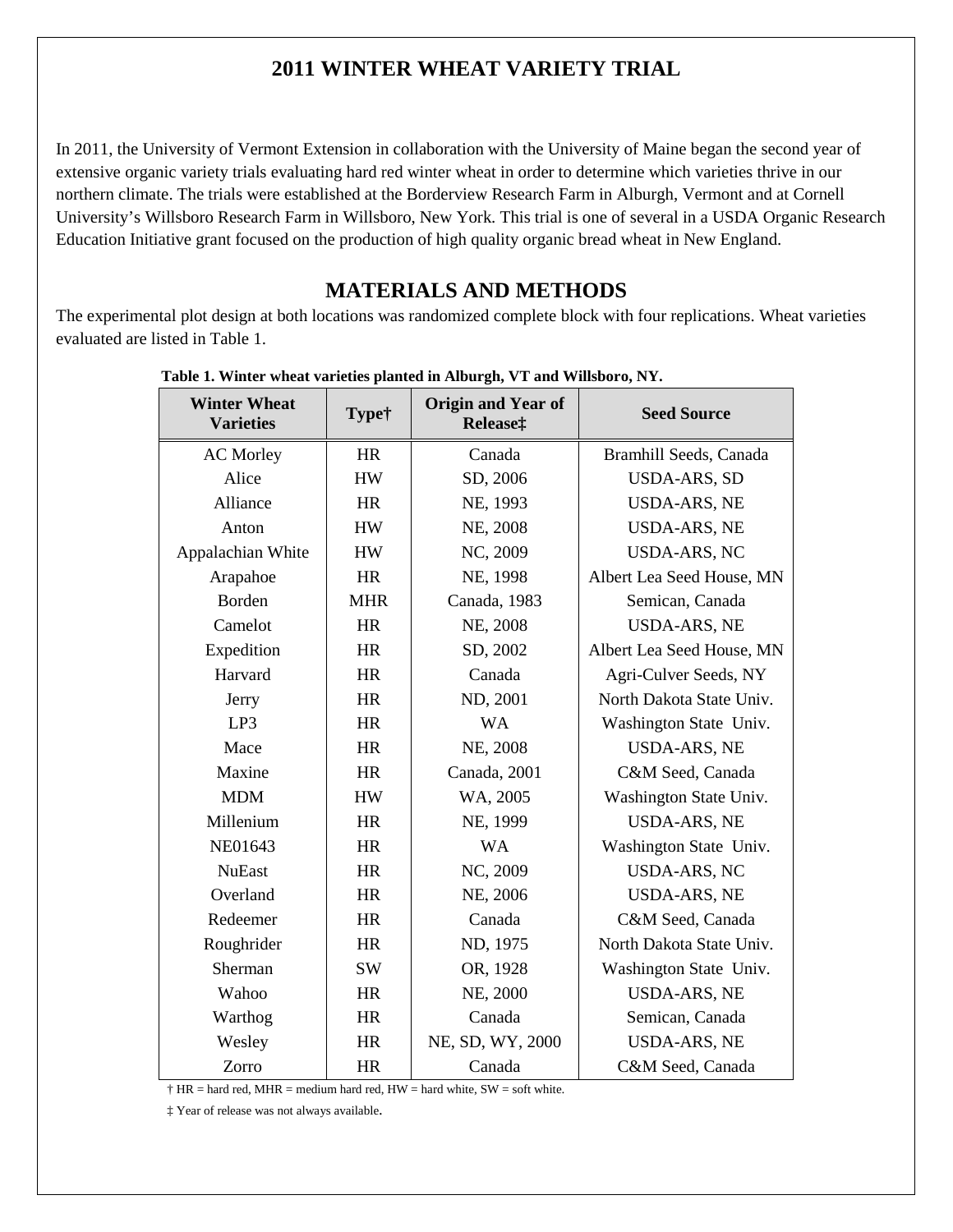The seedbeds at both the Alburgh and Willsboro locations were prepared by conventional tillage methods. All plots were managed with practices similar to those used by producers in the surrounding areas (Table 2). The previous crop planted at the Alburgh site was spring wheat. Prior to that, the site had been perennial forages (reed canary and alfalfa) for the previous 10 years. In August 2010, 2 tons ac<sup>-1</sup>of Giroux's composted poultry manure (2-3-2) was applied the area. The field was then disked and spike tooth harrowed to prepare for planting. The plots in Alburgh were seeded with a Kincaid Cone Seeder on September  $23<sup>th</sup>$ , 2010.

At the Willsboro location planting of the winter wheat followed a 3 year crop of alfalfa/timothy sod. The sod was plowed in August 2009 and fallow prior to planting. The field was dragged twice during the fallow period to knock down out the alfalfa and perennial grasses. The plots were seeded on September  $27<sup>th</sup>$ , 2010 with a custom made eight-row cone planter.

Population and vigor were measured on October 14, 2010 in Alburgh and October 29, 2011 in Willsboro. Populations were determined by taking three, 0.3 meter counts per plot. Vigor was based on a visual rating with a  $0 - 5$  scale, where 5 represents excellent stand density, and 0 represents no stand. On April 12, 2011 at the Alburgh site and April 29, 2011 at the Willsboro site, winter survival was measure on a 0 - 5 scale with the same parameters as above. Flowering dates of the wheat were recorded when at least 50% of the spikes were in bloom. At the Willsboro site flowering dates were approximated to the week of flowering because daily observations could not be recorded due to location. On June 28, 2011 in Alburgh and July 6, 2011 in Willsboro, when most of the wheat varieties were in the soft dough stage, plant heights were measured. At the Alburgh location wheat biomass samples were taken on July 5, 2011 and on July 6, 2011 in Willsboro. The sample area was  $0.3 \text{ m}^2$ , wheat in this area was clipped 0.5 inch above the soil surface, placed in a cloth bag and dried in order to calculate dry matter yield. At the same time weed pressure was assessed by a visual rating with a 0 – 5 scale, where 0 represents no weeds, and 5 represents severe weed pressure. Throughout the growing season other pertinent observations of disease and wheat development were recorded.

Grain plots were harvested at the Alburgh site with an Almaco SP50 plot combine on July 20<sup>th</sup>, 2011, the harvest area was 5' x 20'. In Willsboro, plots were harvested on July 28<sup>th</sup>, 2011 with a Hege plot combine; the plot area harvested was  $4'x\ 13'$ . At the time of harvest the severity of lodging was recorded based on a visual rating with a  $1 - 4$  scale, where 1 indicates minor plant lodging, wheat could still be combined and 4 indicates severe lodging and a complete crop loss. In addition, grain moisture, test weight, and yield were calculated.

Following harvest, seed was cleaned with a small Clipper cleaner. An approximate one pound subsample was collected to determine quality. Quality measurements included standard testing parameters used by commercial mills. Test weight was measured by the weighing of a known volume of grain. Generally the heavier the wheat is per bushel, the higher baking quality. The acceptable test weight for bread wheat is 56-60 lbs per bushel. Once test weight was determined, the samples were then ground into flour using the Perten LM3100 Laboratory Mill. At this time flour was evaluated for its protein content, falling number, and mycotoxin levels. Grains were analyzed for protein content using the Perten Inframatic 8600 Flour Analyzer. Grain protein affects gluten strength and loaf volume. Most commercial mills target 14-15% protein. The determination of falling number (AACC Method 56-81B, AACC Intl., 2000) was measured on the Perten FN 1500 Falling Number Machine. The falling number is related to the level of sprout damage that has occurred in the grain. It is measured by the time it takes, in seconds, for a stirrer to fall through a slurry of flour and water to the bottom of the tube. Falling numbers greater than 350 indicate low enzymatic activity and sound quality wheat. A falling number lower than 200 indicates high enzymatic activity and poor quality wheat. Deoxynivalenol (DON) analysis was analyzed using Veratox DON 5/5 Quantitative test from the NEOGEN Corp. This test has a detection range of 0.5 to 5 ppm. Samples with DON values greater than 1 ppm are considered unsuitable for human consumption.

All data was analyzed using a mixed model analysis where replicates were considered random effects. The LSD procedure was used to separate cultivar means when the F-test was significant  $(P< 0.10)$ . There were significant differences among the two locations for most parameters and therefore data from each location is reported independently.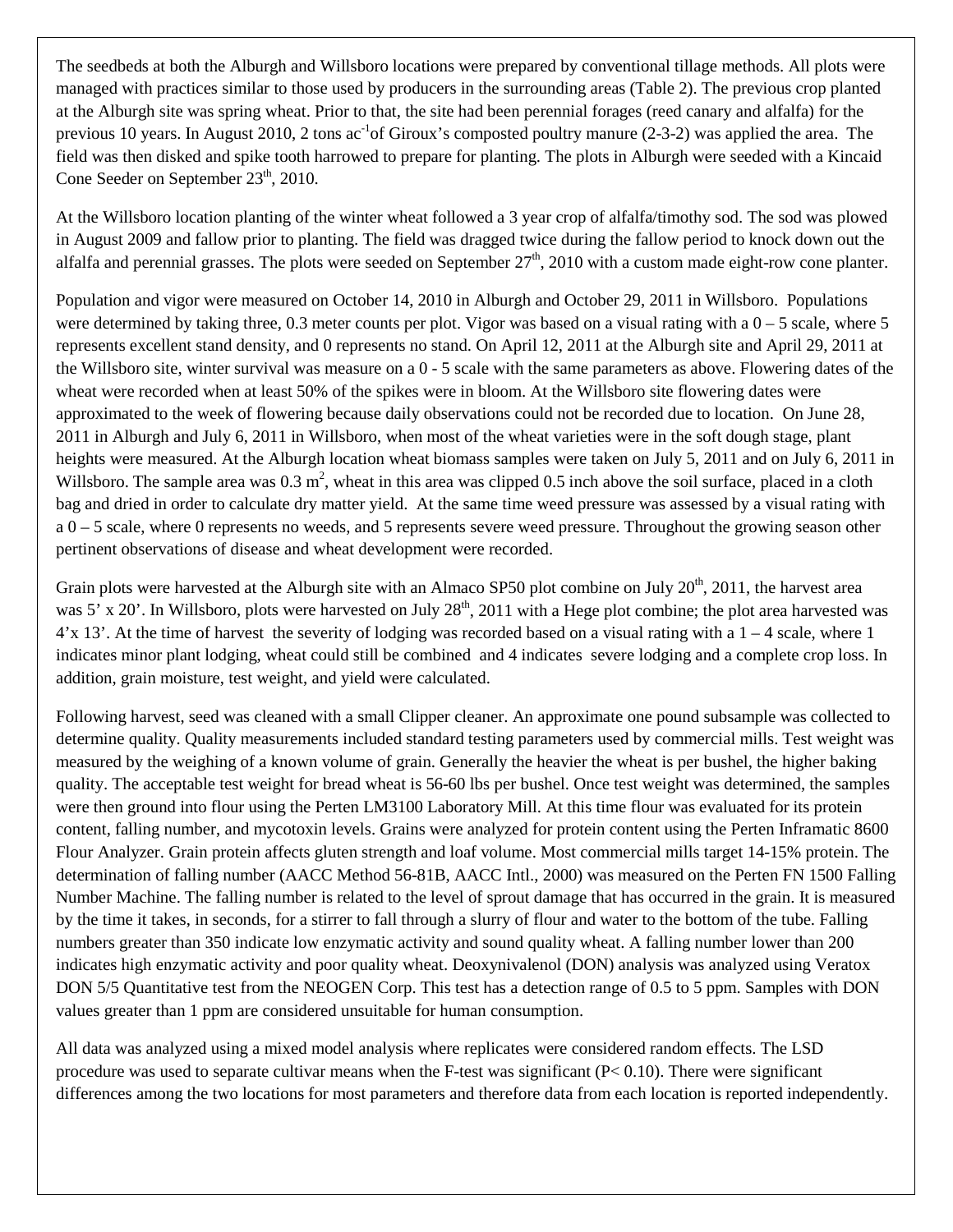



Image 1. Planting the variety trial-Alburgh, VT Image 2. Winter survival of Redeemer-Alburgh, VT

| <b>Trial Information</b>                  | Winter wheat variety trial                         |                           |  |  |  |  |
|-------------------------------------------|----------------------------------------------------|---------------------------|--|--|--|--|
| Location                                  | Alburgh, VT                                        | Willsboro, NY             |  |  |  |  |
|                                           | <b>Borderview Farm</b>                             | Willsboro Research Farm   |  |  |  |  |
| Soil type                                 | Benson rocky silt loam                             | Kingsbury silt clay loam  |  |  |  |  |
| Previous crop                             | Spring wheat                                       | Timothy/Alfalfa Sod       |  |  |  |  |
| <b>Row spacing (in)</b>                   | 6                                                  | h                         |  |  |  |  |
| Seeding rate (live seed/ $m2$ )           | 350                                                | 350                       |  |  |  |  |
| <b>Replicates</b>                         |                                                    |                           |  |  |  |  |
| <b>Planting date</b>                      | $9 - 23 - 10$                                      | $9 - 27 - 10$             |  |  |  |  |
| <b>Harvest date</b>                       | $7 - 20 - 11$                                      | $7 - 28 - 11$             |  |  |  |  |
| Harvest area (ft)                         | 5x20                                               | 4x13                      |  |  |  |  |
|                                           | Fall plow, disc, & spike-                          | Fall plow, disc, & spike- |  |  |  |  |
| <b>Tillage operations</b>                 | toothed harrow                                     | toothed harrow            |  |  |  |  |
| Fall-applied fertilizer (tons $ac^{-1}$ ) | 2 - Giroux's composted<br>poultry manure $(2-3-2)$ | None                      |  |  |  |  |

 **Table 2. General plot management of the 2011 winter wheat trials.**

Variations in yield and quality can occur because of variations in genetics, soil, weather, and other growing conditions. Statistical analysis makes it possible to determine whether a difference among varieties is real or whether it might have occurred due to other variations in the field. At the bottom of each table a LSD value is presented for each variable (e.g. yield). Least Significant Differences at the 10% level of probability are shown. Where the difference between two varieties within a column is equal to or greater than the LSD value at the bottom of the column, you can be sure in 9 out of 10 chances that there is a real difference between the two varieties. Wheat varieties that were not significantly lower in performance than the highest variety in a particular column are indicated with an asterisk. In the example below variety A is significantly different from variety C but not from variety B. The difference between A and B is equal to 725 which is less than the LSD value of 889. This means that these varieties did not differ in yield. The difference between A and C is equal to 1454 which is greater than the LSD value of 889. This means that the yields of these varieties were significantly different from one another. The asterisk indicates that variety B was not significantly lower than the top yielding variety. **Variety Yield** A 3161

| Variety | Yield |
|---------|-------|
| А       | 3161  |
| B       | 3886* |
|         | 4615* |
| LSD     | 889   |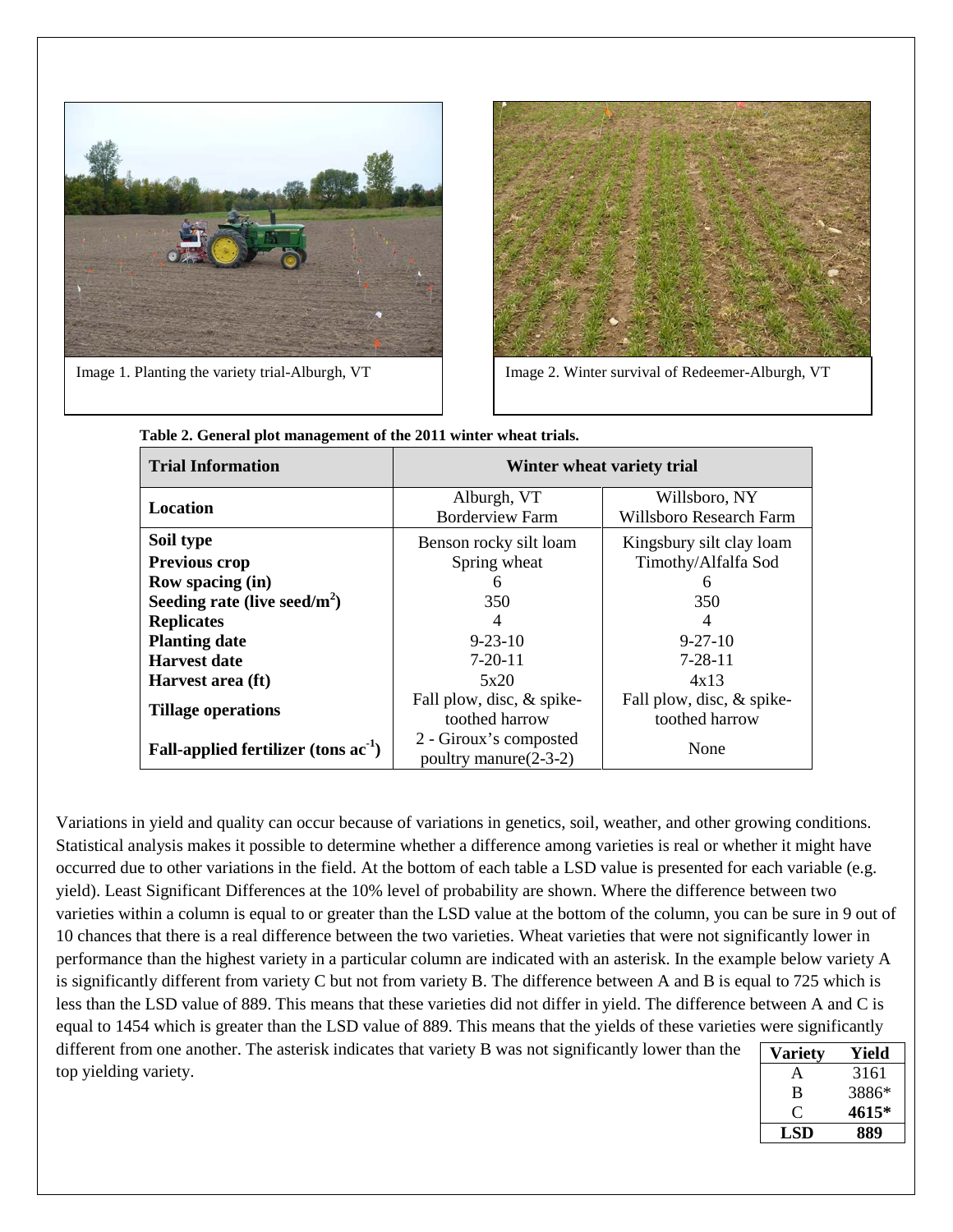# **RESULTS**

Seasonal precipitation and temperature recorded at weather stations in close proximity to the 2011 sites are shown in Table 3. This growing season brought extreme weather conditions. In April and May, both sites received 10 inches above normal rainfall amounts. The increased moisture delayed wheat growth, especially in clay or compacted areas where water pooled and stayed wet for extended amounts of time. The heavy rainfall increased nutrient leaching and in Willsboro, caused erosion issues in several plots (Image 3). From one extreme to the other; in June and July, there were several weeks with very little rain and higher than normal temperatures causing drought like conditions and putting further stress on the wheat. From planting to harvest in Alburgh there was an accumulation of 5506 Growing



Image 3. Eroded winter wheat plots in Willsboro, NY

Degree Days (GDD), 685 GDDs higher than the 30 year average. Willsboro, with 5236 accumulated GDDs had 552 more GDDs than the long term average.

| Alburgh, VT                   | Sept. 2010 | Oct. 2010 | Nov. 2010 | April | May  | June    | July    |
|-------------------------------|------------|-----------|-----------|-------|------|---------|---------|
| Average Temperature (F)       | 64.0       | 50.6      | 39.9      | 46.6  | 58.7 | 67.1    | 74.4    |
| Departure from Normal         | 3.60       | 1.80      | 2.20      | 3.10  | 2.10 | 1.30    | 3.30    |
|                               |            |           |           |       |      |         |         |
| Precipitation (inches)        | 4.32       | 6.73      | 2.93      | 7.88  | 8.67 | 3.52    | 3.68    |
| Departure from Normal         | 0.86       | 3.75      | 0.00      | 5.00  | 5.35 | 0.09    | $-0.29$ |
|                               |            |           |           |       |      |         |         |
| Growing Degree Days (base 32) | 991        | 578       | 243       | 465   | 826  | 1088    | 1314    |
| Departure from Normal         | 139        | 57.4      | 63.4      | 120   | 63.6 | 74.1    | 104     |
|                               |            |           |           |       |      |         |         |
| Willsboro, NY                 | Sept. 2010 | Oct. 2010 | Nov. 2010 | April | May  | June    | July    |
| Average Temperature (F)       | 62.3       | 48.7      | 38.7      | 45.7  | 58.3 | 66.2    | 73.0    |
| Departure from Normal         | 3.40       | 2.70      | 3.70      | 1.80  | 3.90 | 0.90    | 2.90    |
|                               |            |           |           |       |      |         |         |
| Precipitation (inches)        | 2.68       | 4.10      | 2.69      | 6.59  | 7.81 | 2.81    | 1.80    |
| Departure from Normal         | $-0.43$    | 1.10      | $-0.71$   | 5.27  | 4.61 | $-5.30$ | $-1.58$ |
|                               |            |           |           |       |      |         |         |
| Growing Degree Days (base 32) | 909        | 518       | 236       | 423   | 809  | 1064    | 1277    |
| Departure from Normal         | 87.0       | 32.6      | 56.4      | 79.7  | 49.0 | 55.9    | $-9.40$ |

| Table 3. Temperature and precipitation summary for Alburgh, VT and Willsboro, NY, 2011. |  |  |
|-----------------------------------------------------------------------------------------|--|--|
|                                                                                         |  |  |

\*Based on National Weather Service data from cooperative observer stations in close proximity to field trials. Historical averages are for 30 years of data (1971-2000)

#### **Winter Wheat Growth and Development:**

During the 2011 growing season several observations and measurements were recorded on wheat development. Relative flowering date was recorded when at least 50% of the plot was in bloom for each of the varieties (Table 4). In Alburgh most varieties were in full bloom by June 7 (Image 5). The latest blooming variety was MDM, a Washington State University variety, which didn't flower until June 22. At the Willsboro trial site the majority of the varieties bloomed the third week of June. Interestingly, Redeemer and Borden did not reach full bloom until the fourth week of June. In general,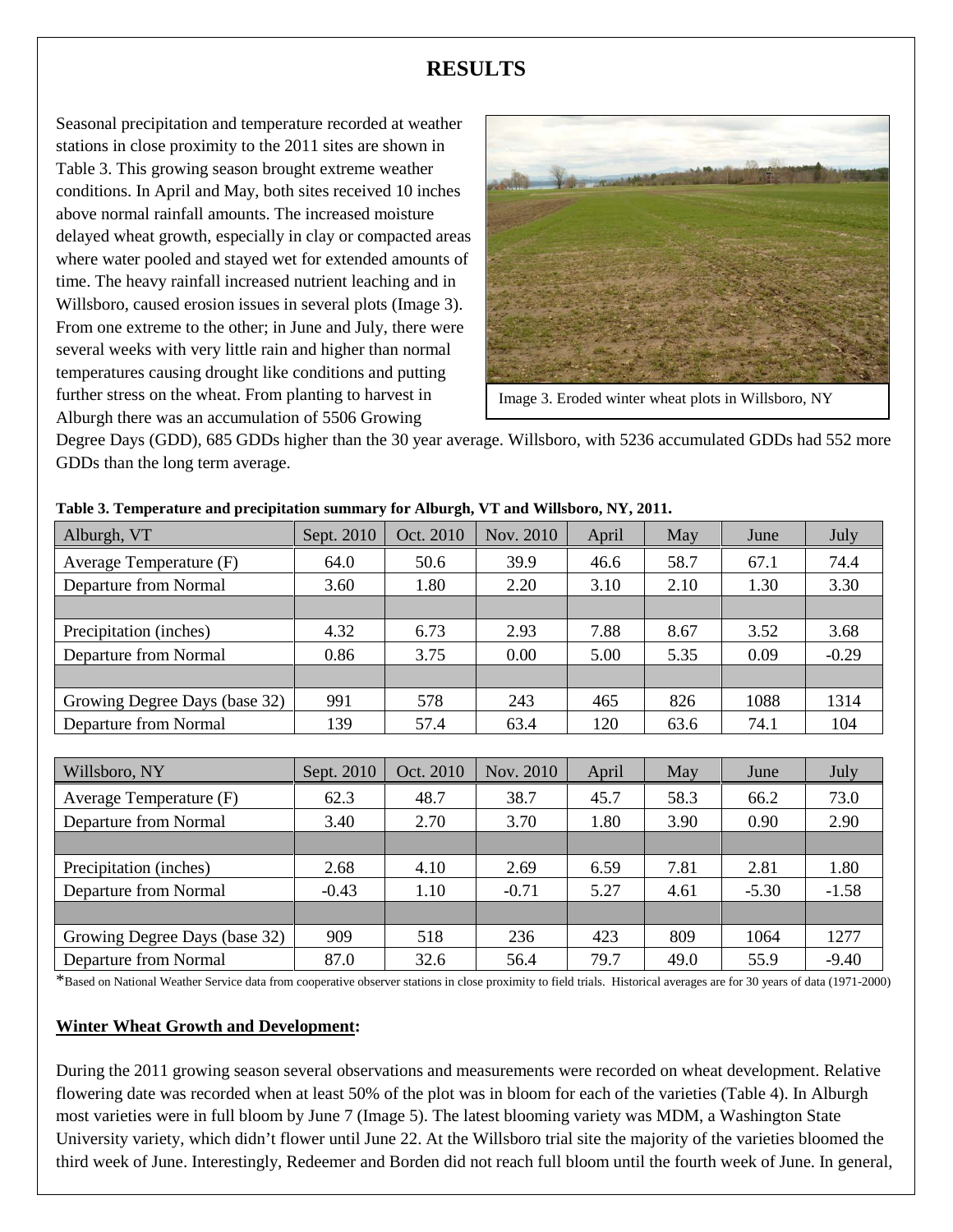lodging and bird damage was minimal at both locations. Sherman, at the Alburgh location, partially lodged but not so severely that it couldn't be harvested. Loose smut caused by the fungus*, Ustilago tritici*, was observed at both locations. The loose smut fungus is carried as dormant mycelium within healthy-looking seed and is spread by planting infected seed. A smut-infected seed or plant cannot be distinguished from an uninfected one until the head starts to emerge. The disease is most obvious just after the time of heading by the characteristic dusty black appearance of diseased heads. The spores are dispersed by the wind during wheat flowering and can infect healthy plants. This year's wet spring created the ideal environment for the growth of fungal pathogens including Ascochyta leaf spot (Image 4). At both locations all varieties exhibited signs of this fungus. Redeemer appeared to be particularly susceptible to this fungal pathogen. Ascochyta leaf spot initially appears on lower leaves. The first visual symptoms are chlorotic (yellow) flecks, which turn into distinct oval or round spots (lesions). Overtime these spots spread out over the leaf and the centers turn a gray brown (necrotic). Fungal structures (pycnidia) look like little black dots within the necrotic spots. The spores can overwinter on crop residues or be blown in on the prevailing winds. In general, Ascochyta leaf spot is not usually considered a significant problem in the major wheat producing countries. However, its distribution and impact may be greater than originally thought, because Ascochyta species are found on most cereals and grasses throughout the world. Powdery mildew was observed on several varieties at the Alburgh location in areas where there was poor drainage.

| <b>Variety</b>   | Alburgh, VT<br><b>Flowering</b><br><b>Date</b> | Willsboro, NY<br><b>Flowering</b><br><b>Date</b> |
|------------------|------------------------------------------------|--------------------------------------------------|
| <b>AC</b> Morley | 8-Jun                                          | $< 17$ -Jun                                      |
| Alice            | $7-Jun$                                        | $< 10$ -Jun                                      |
| Alliance         | $7-Jun$                                        | $< 17$ -Jun                                      |
| Anton            | $7-Jun$                                        | $< 17$ -Jun                                      |
| Appalachian Wht. | $7-Jun$                                        | $< 17$ -Jun                                      |
| Arapahoe         | $7-Jun$                                        | $< 17$ -Jun                                      |
| <b>Borden</b>    | $10-J$ un                                      | $<$ 23-Jun                                       |
| Camelot          | $10-J$ un                                      | $< 17$ -Jun                                      |
| Expedition       | 7-Jun                                          | $< 10$ -Jun                                      |
| Harvard          | $7-Jun$                                        | $< 17$ -Jun                                      |
| Jerry            | $10-J$ un                                      | $< 17$ -Jun                                      |
| LP3              | $10-J$ un                                      | $< 17$ -Jun                                      |
| Mace             | $10-J$ un                                      | $< 17$ -Jun                                      |
| Maxine           | $7-Jun$                                        | $< 17$ -Jun                                      |
| <b>MDM</b>       | $22$ -Jun                                      | $< 17$ -Jun                                      |
| Millenium        | $7-Jun$                                        | $< 17$ -Jun                                      |
| <b>NEO1643</b>   | $7-Jun$                                        | $< 17$ -Jun                                      |
| <b>NuEast</b>    | $7-Jun$                                        | $< 17$ -Jun                                      |
| Overland         | 7-Jun                                          | $< 17$ -Jun                                      |
| Redeemer         | 7-Jun                                          | $<$ 23-Jun                                       |
| Roughrider       | $10-J$ un                                      | $< 17$ -Jun                                      |
| Sherman          | $10-J$ un                                      | $< 17$ -Jun                                      |
| Wahoo            | $7-Jun$                                        | $< 17$ -Jun                                      |
| Warthog          | 7-Jun                                          | $< 17$ -Jun                                      |
| Wesley           | $7-Jun$                                        | $< 17$ -Jun                                      |
| Zorro            | $10-J$ un                                      | $< 17$ -Jun                                      |

| Table 4. Relative flowering date for winter wheat. |  |
|----------------------------------------------------|--|
|----------------------------------------------------|--|



Image 4. Ascochyta leaf spot infected wheat



Image 5. Flowering wheat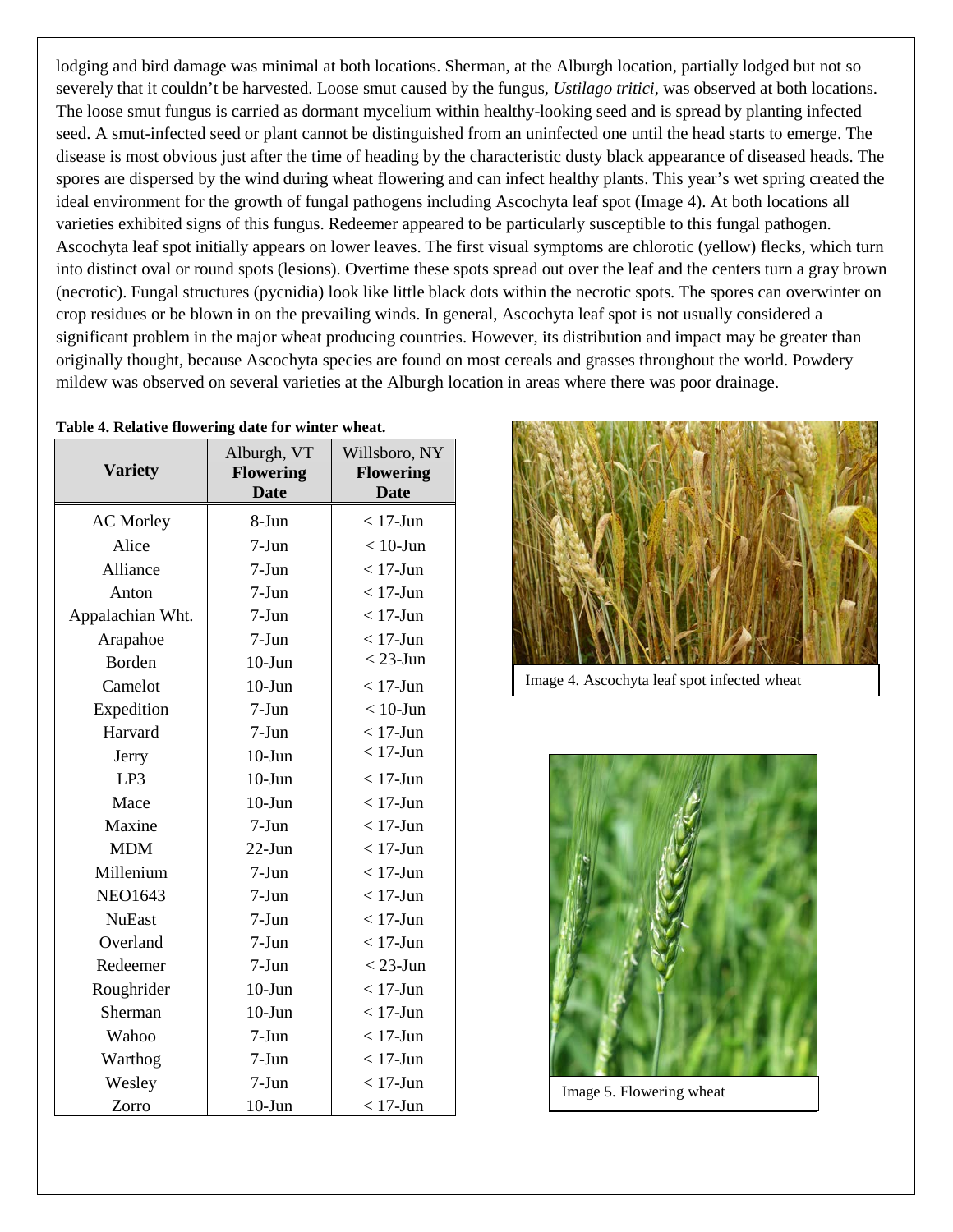

Image 6. Plots inundated with Field pennycress– Willsboro, NY

After the wheat reached the soft dough stage, plant heights were measured. Plant height, weed severity, and whole plant wheat biomass are reported in Table 5. Borden, Sherman, AC Morley, and Roughrider were among the tallest varieties for both locations. In general we observed that the shorter and less vigorous varieties had higher weed preassures. The taller, or earlier developing varieties overall had less weed presure and higher wheat biomass. In general, there was low weed pressure in the winter wheat trial at the Alburgh location. An inundation of Field pennycress (*Thaspi arvense* L.) created greater weed pressure for the winter wheat grown at the Willsboro trial site (Image 6).

## **Variety Plant Plant weeds Wheat biomass biomass biomass Plant variety Plant Plant Weeds Wheat height Weeds biomass biomass** inches  $1-5$  scale DM lbs  $ac^{-1}$   $|$  inches  $1-5$  scale  $|$  DM lbs  $ac^{-1}$ AC Morley 45.1 **1.25** 9675 AC Morley 38.8 2.88 **12291\*** Alice 33.5 2.50 9313 Alice 27.3 2.38\* 6618 Alliance | 38.5 | 2.00 | 9692 | | | | Alliance | 30.7 | 2.75 | 7223 Anton 33.7 1.75 9106 Anton 28.7 3.25 7462 Appalachian Wht. 35.5 1.75 5951 Appalachian Wht. 30.4 3.00 9081 Arapahoe 40.6 2.00 10120 Arapahoe 34.8 2.38\* 10578\* Borden **49.8 1.25 14368** Borden 37.0 2.75 7670 Camelot 36.4 1.50 9287 Camelot 31.1 2.50\* 7905 Expedition 37.9 1.75 9072 Expedition 30.9 3.88 6680 Harvard | 39.4 | **1.25** | 10585 | | Harvard | 33.9 | 3.13 | 8505 Jerry 41.3 1.75 9905 Jerry 36.2 **1.75\*** 8108 LP3 | 28.9 | 2.25 | 8928 | | | | | | | | | 25.2 | 4.00 | 5509 Mace | 31.5 | 2.00 | 8336 | | | | Mace | 26.9 | 3.50 | 5907 Maxine | 35.2 | 2.25 | 8975 | | | Maxine | 30.0 | 4.75 | 4512 MDM 37.5 - - - MDM 32.6 - -Millenium | 37.7 | 1.75 | 14100 | | | | Millenium | 30.7 | 2.75 | 7860 NEO1643 38.1 2.25 8483 NEO1643 30.7 3.00 6678 NuEast | 36.1 | 2.00 | 7564 | | NuEast | 33.1 | 3.75 | 8033 Overland | 38.3 | 1.50 | 7841 | | | | | Overland | 33.9 | 2.25<sup>\*</sup> | 9430 Redeemer | 41.2 | **1.25** | 8564 | Redeemer | 33.1 | 3.25 | 6303 Roughrider | 46.9 | 1.75 | 12727 | | Roughrider | 37.9 | 2.50\* | 7442 Sherman | 48.6 | **1.25** | 9954 | | | Sherman | **42.3\*** | 2.13\* | 8451 Wahoo 37.8 2.00 8496 Wahoo 30.9 2.75 7373 Warthog 39.6 1.50 9325 Warthog 30.1 3.75 6868 Wesley 33.7 2.00 8120 Wesley 29.0 2.50\* 7603 Zorro 45.1 **1.25** 13055 Zorro 39.2 2.38\* 9831\* *LSD* (0.10) | 2.31 | NS | NS | *LSD* (0.10) | 3.12 | 0.95 | 2605 *Trial Mean* 38.8 1.75 9661 *Trial Mean* 32.5 2.96 7757 **Alburgh, VT Willsboro, NY**

#### **Table 5. Plant heights, weed rating, & wheat biomass, Alburgh and Willsboro**

 \* Wheat that did not perform significantly lower than the top performing variety in a particular column is indicated with an asterisk. NS - None of the varieties were significantly different from one another.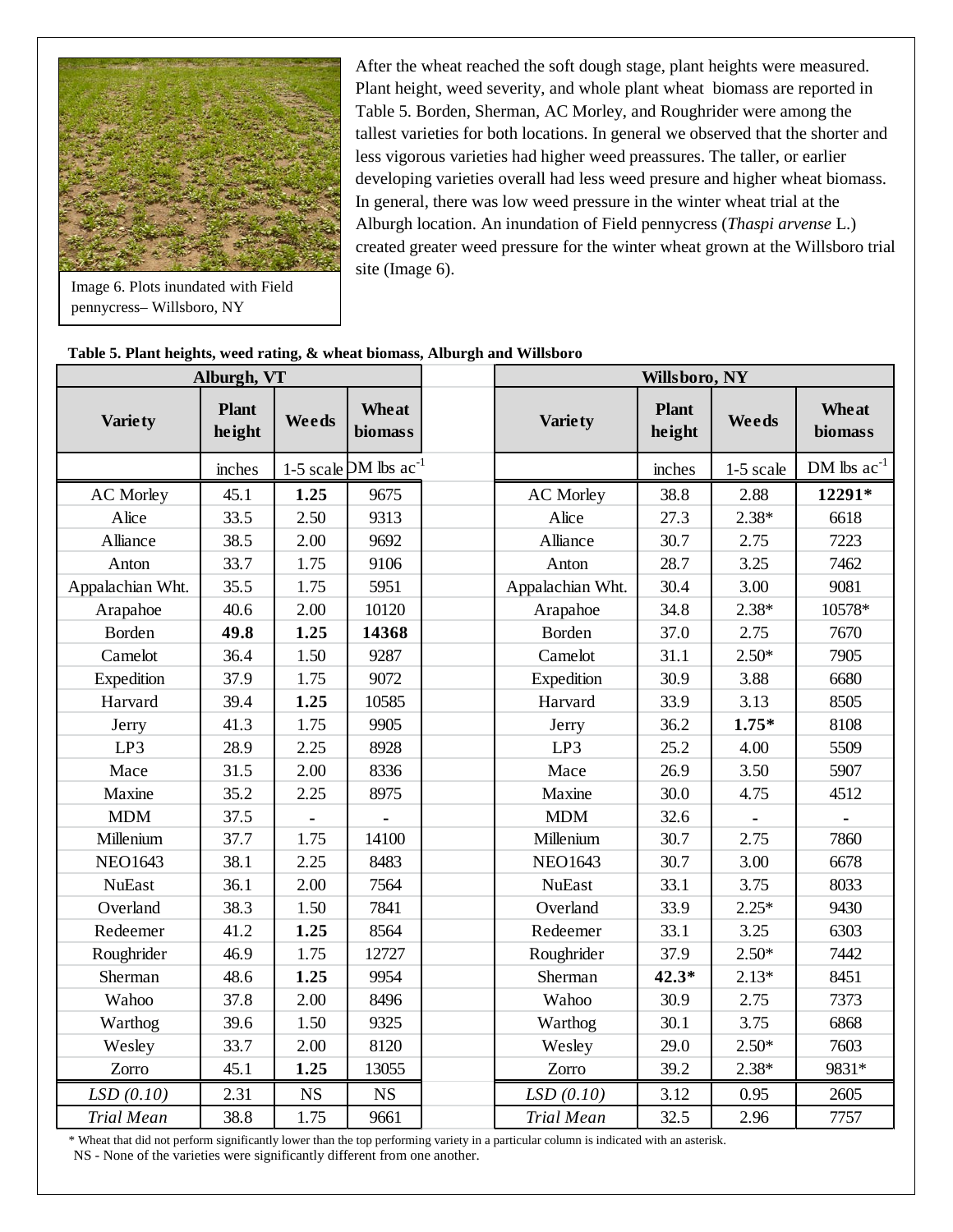### **Winter Wheat Yield:**

The highest yielding variety at the Alburgh site was AC Morley (5172 lbs  $ac^{-1}$ ), and Overland (3397 lbs  $ac^{-1}$ ) in Willsboro (Tables 6, 7 and Figures 1, 2). Varieties that yielded over 2 tons  $ac^{-1}$  at the Alburgh site were; Borden Harvard, NEO1643, Redeemer, and Warthog. Harvard, AC Morley, NEO1643 yielded well at both trial locations. Varieties that yielded well at both locations indicate a variety's ability to adapt to various soil and climatic conditions. In Alburgh, the lowest yielding variety was MDM (2138 lbs  $ac^{-1}$ ) and Warthog (1481 lbs  $ac^{-1}$ ) was the lowest yielding variety in Willsboro. Interestingly, Warthog was one of the top yielding varieties in Alburgh.

Appalachian White, a hard white winter wheat had the highest test weight in Alburgh (65.8 lbs bu<sup>-1</sup>). In Willsboro NuEast, a new variety from North Carolina had the highest test weight of 60.4 lbs bu<sup>-1</sup>. MDM, a Washington State variety, had the lowest test weight at both trial sites. Test weight is the measure of grain density determined by weighing a known volume of grain. Generally, the heavier the wheat is per bushel, the higher baking quality. In general, most varieties reached or exceeded the optimal 56 to 60 lbs  $bu^{-1}$  test weight for wheat.

| <b>Variety</b>    | <b>Harvest</b><br>moisture | <b>Test</b><br>weight         | <b>Yield</b><br>@13.5%<br>moisture | <b>Variety</b>    | <b>Harvest</b><br>moisture | <b>Test</b><br>weight | <b>Yield</b><br>@13.5%<br>moisture |
|-------------------|----------------------------|-------------------------------|------------------------------------|-------------------|----------------------------|-----------------------|------------------------------------|
|                   | $\%$                       | $\text{lbs}$ bu <sup>-1</sup> | lbs $ac^{-1}$                      |                   | $\%$                       | lbs $bu^{-1}$         | lbs $\rm{ac}^{\text{-}1}$          |
| <b>AC</b> Morley  | 15.1                       | $65.0*$                       | 5172*                              | <b>AC</b> Morley  | 13.0                       | $60.0*$               | 3226*                              |
| Alice             | 14.2                       | $63.5*$                       | 3159                               | Alice             | 10.5                       | 58.0                  | 2501                               |
| Alliance          | 14.7                       | $63.3*$                       | 3074                               | Alliance          | 11.8                       | 57.3                  | 2225                               |
| Anton             | 15.1                       | $63.5*$                       | 2481                               | Anton             | 11.8                       | 57.7                  | 1616                               |
| Appalachian Wht.  | 13.4                       | $65.8*$                       | 3839                               | Appalachian Wht.  | $17.0*$                    | 59.0                  | 2501                               |
| Arapahoe          | 14.2                       | $65.3*$                       | 3028                               | Arapahoe          | 12.8                       | 58.4                  | 2653                               |
| Borden            | 14.6                       | $64.8*$                       | 4307                               | Borden            | 9.55                       | 55.0                  | 2331                               |
| Camelot           | 12.9                       | $63.3*$                       | 3687                               | Camelot           | 12.3                       | 58.0                  | 2387                               |
| Expedition        | 12.9                       | $62.8*$                       | 3207                               | Expedition        | 12.6                       | $59.2*$               | 2436                               |
| Harvard           | 14.8                       | $65.0*$                       | 4338                               | Harvard           | 13.4                       | 58.6                  | 3006*                              |
| Jerry             | 14.3                       | $63.5*$                       | 3609                               | Jerry             | 11.7                       | 57.8                  | 2862*                              |
| LP3               | 14.8                       | $64.3*$                       | 3283                               | LP3               | 14.4                       | 58.0                  | 1525                               |
| Mace              | 13.5                       | $65.0*$                       | 2576                               | Mace              | 10.6                       | 56.6                  | 1952                               |
| Maxine            | 14.4                       | $63.3*$                       | 3325                               | Maxine            | 13.5                       | 58.1                  | 1654                               |
| <b>MDM</b>        | $20.8*$                    | 53.5                          | 2138                               | <b>MDM</b>        | 14.1                       | 53.3                  | 1688                               |
| Millenium         | 15.1                       | $63.5*$                       | 3683                               | Millenium         | 12.6                       | 58.7                  | 2501                               |
| <b>NEO1643</b>    | 15.2                       | $65.0*$                       | 4145                               | <b>NEO1643</b>    | 12.8                       | 58.4                  | 2712*                              |
| <b>NuEast</b>     | 13.9                       | $64.3*$                       | 3758                               | <b>NuEast</b>     | 12.9                       | $60.4*$               | 2913*                              |
| Overland          | 15.4                       | 61.8                          | 3904                               | Overland          | 12.3                       | 58.5                  | 3397*                              |
| Redeemer          | 13.4                       | $64.8*$                       | 4149                               | Redeemer          | 10.5                       | 58.0                  | 2217                               |
| Roughrider        | 14.7                       | $64.0*$                       | 3011                               | Roughrider        | 12.8                       | 59.3*                 | 2457                               |
| Sherman           | 15.2                       | $65.5*$                       | 3227                               | Sherman           | 15.9*                      | 58.6                  | 2660                               |
| Wahoo             | 14.7                       | $65.3*$                       | 2623                               | Wahoo             | 13.2                       | 57.8                  | 2390                               |
| Warthog           | 15.4                       | $63.8*$                       | 4202                               | Warthog           | 13.0                       | 58.7                  | 1481                               |
| Wesley            | 11.5                       | $64.5*$                       | 3368                               | Wesley            | 10.4                       | 57.8                  | 2823*                              |
| Zorro             | 15.3                       | $62.8*$                       | 3933                               | Zorro             | 12.7                       | 58.0                  | 2984*                              |
| LSD(0.10)         | 1.04                       | 3.82                          | 435                                | LSD(0.10)         | 2.23                       | 1.32                  | 690                                |
| <b>Trial Mean</b> | 14.6                       | 63.7                          | 3509                               | <b>Trial Mean</b> | 12.6                       | 58.0                  | 2427                               |

**Table 6. Yield results of 26 winter wheat varieties, Alburgh Table 7. Yield results of 26 winter wheat varieties, Willsboro**

*Trial Mean* 14.6 63.7 <sup>3509</sup> *Trial Mean* 12.6 58.0 2427 \* Wheat that did not perform significantly lower than the top performing variety in a particular column is indicated with an asterisk.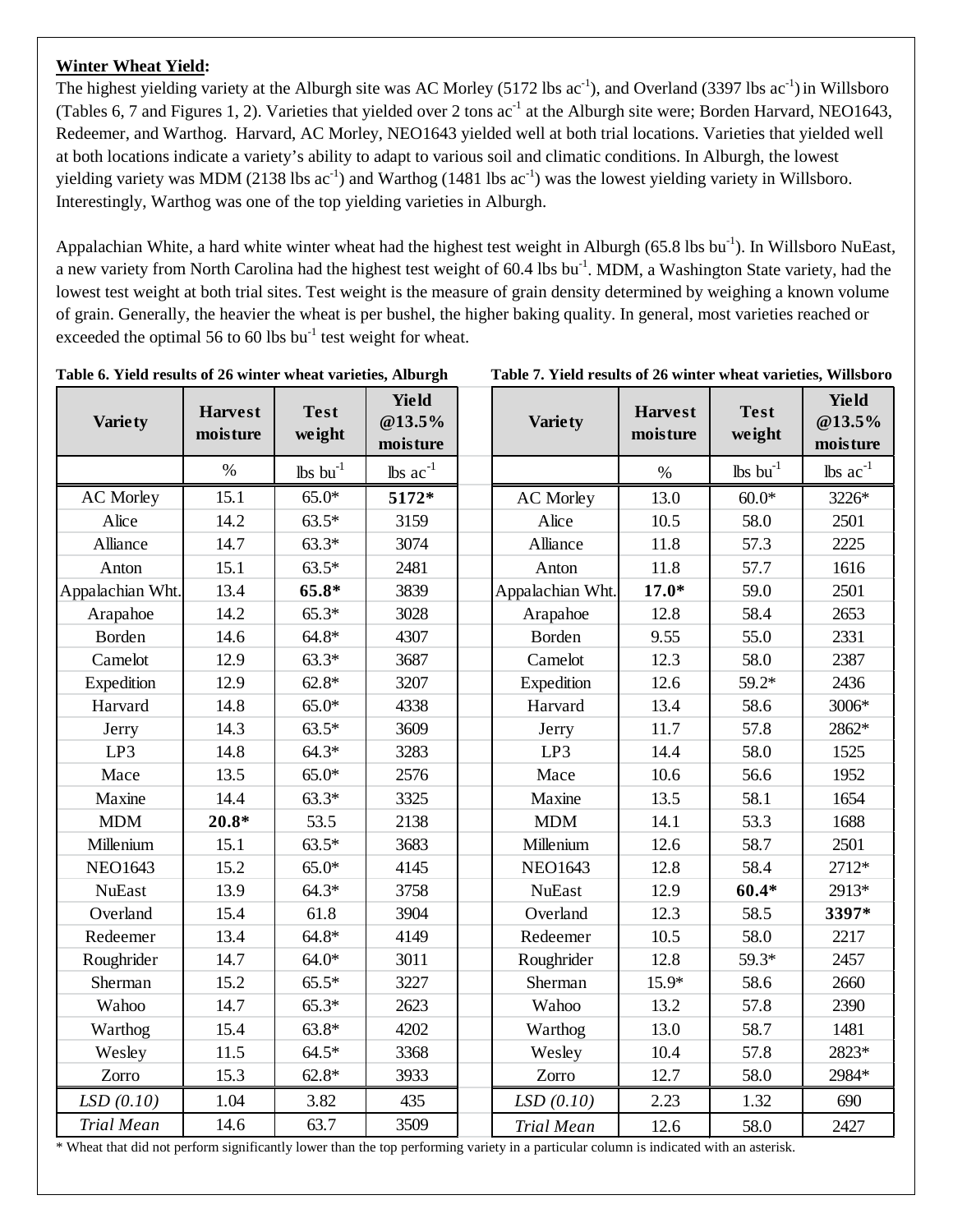

**Figure 1. Yield of 26 winter wheat varieties, Alburgh, VT** *\*Varieties with the same letter did not differ significantly in yield.*



*\*Varieties with the same letter did not differ significantly in yield.*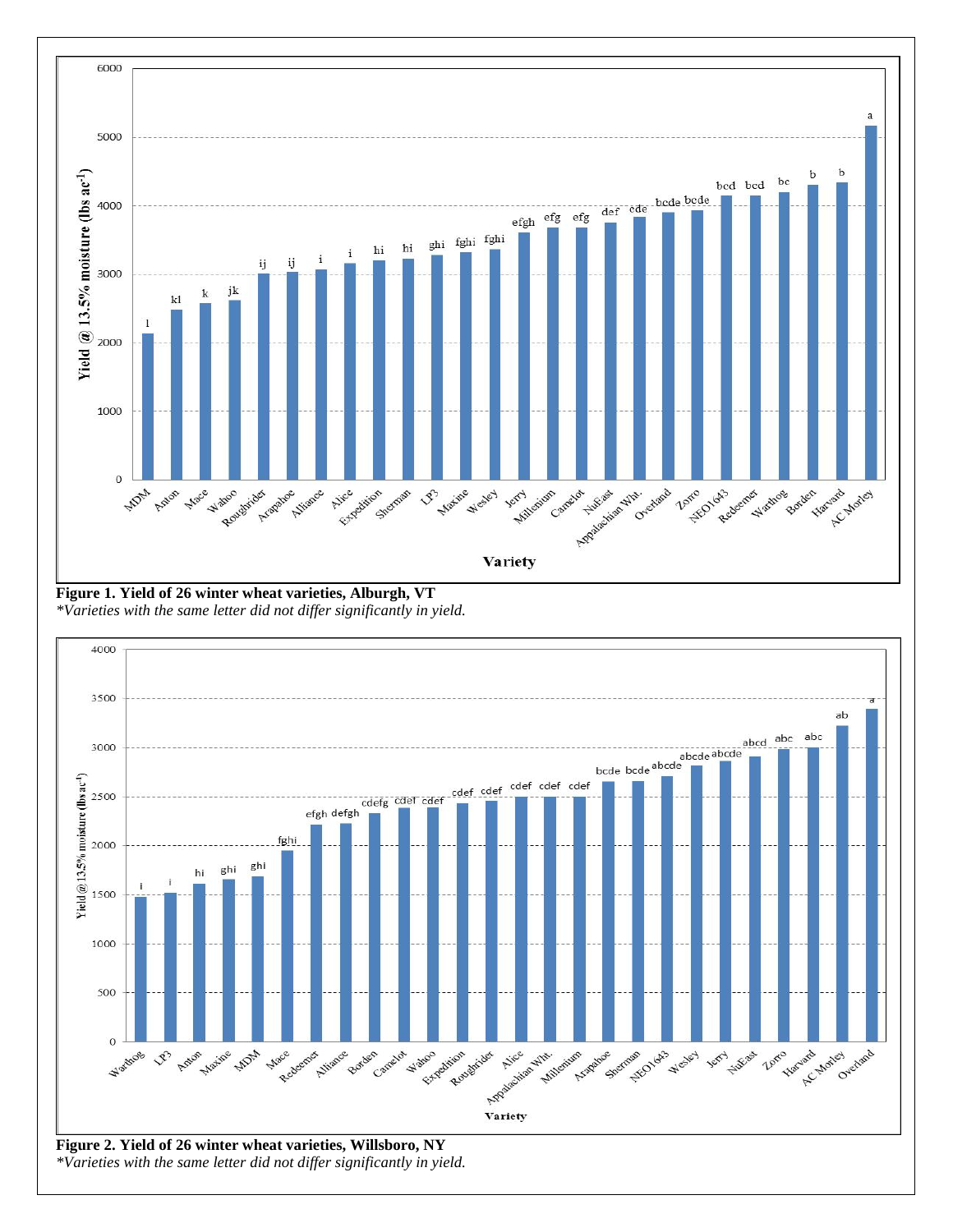#### **Winter Wheat Quality:**

The common measures used by commerial mills to evaluate wheat quality are grain protein, falling number, test weight, and mycotoxin (DON) content (Table 8, 9; Fig. 3, 4). The varieties with the highest protein content at both locations was Redeemer and Sherman. Every variety had acceptable falling number levels based on mill standards. In the Northeast, *Fusarium* head blight (FHB) is predominantly caused by the species *Fusarium graminearum*. This disease is very destructive and causes yield loss, low test weights, low seed germination and contamination of grain with mycotoxins. A vomitoxin called deoxynivalenol (DON) is considered the primary mycotoxin associated with FHB. The spores are usually transported by air currents and can infect plants at flowering through grain fill. Eating contaminated grain, >1ppm, poses a health risk to both humans and livestock. The erractic weather coniditons during wheat development could have increased FHB growth. At both locations Anton, Appalachian White, Camelot, LP3, and Wesley all had DON concentrations above 1ppm. Most varieties were below the 1 ppm FDA threshold.

| Table 8. Quality of 26 winter wheat vareities, Alburgh |                                  |                                   |            | Table 9. Quality of 26 winter wheat varieties, Willsboro |                                  |                                   |            |
|--------------------------------------------------------|----------------------------------|-----------------------------------|------------|----------------------------------------------------------|----------------------------------|-----------------------------------|------------|
| <b>Variety</b>                                         | <b>Crude</b><br>protein @<br>12% | <b>Falling</b><br>number @<br>14% | <b>DON</b> | <b>Variety</b>                                           | <b>Crude</b><br>protein @<br>12% | <b>Falling</b><br>number @<br>14% | <b>DON</b> |
|                                                        | $\%$                             | seconds                           | ppm        |                                                          | $\%$                             | seconds                           | ppm        |
| <b>AC</b> Morley                                       | 9.63                             | 370                               | $0.38*$    | <b>AC</b> Morley                                         | 10.6                             | 402                               | $0.63*$    |
| Alice                                                  | 9.78                             | 401                               | 0.95       | Alice                                                    | 11.3                             | 393                               | 1.25       |
| Alliance                                               | 8.84                             | 381                               | $0.75*$    | Alliance                                                 | 9.89                             | 400                               | $0.83*$    |
| Anton                                                  | 10.4                             | 404                               | 5.26       | Anton                                                    | 12.1                             | 375                               | 4.80       |
| Appalachian Wht.                                       | 9.94                             | 395                               | 2.00       | Appalachian Wht.                                         | 11.5                             | 367                               | 2.03       |
| Arapahoe                                               | 9.62                             | 429*                              | 1.25       | Arapahoe                                                 | 10.6                             | 420                               | $0.88*$    |
| Borden                                                 | 9.66                             | 402                               | $0.55*$    | Borden                                                   | 9.82                             | 408                               | $0.53*$    |
| Camelot                                                | 9.24                             | 393                               | 1.78       | Camelot                                                  | 11.4                             | 421                               | 1.50       |
| Expedition                                             | 9.38                             | 391                               | 1.28       | Expedition                                               | 10.7                             | 412                               | 1.23       |
| Harvard                                                | 9.72                             | 349                               | $0.60*$    | Harvard                                                  | 11.2                             | 389                               | 1.13       |
| Jerry                                                  | 10.4                             | 416*                              | $0.78*$    | Jerry                                                    | 11.5                             | 423                               | $0.75*$    |
| LP3                                                    | 10.4                             | 383                               | 3.00       | LP3                                                      | 12.5                             | 414                               | 2.20       |
| Mace                                                   | 10.2                             | $410*$                            | 1.83       | Mace                                                     | 11.2                             | 427                               | $0.95*$    |
| Maxine                                                 | 10.3                             | 412*                              | 1.03       | Maxine                                                   | 12.7                             | 367                               | 1.23       |
| <b>MDM</b>                                             | 10.7                             | 380                               | 2.20       | <b>MDM</b>                                               | 12.0                             | 393                               | $0.73*$    |
| Millenium                                              | 9.83                             | 391                               | 1.48       | Millenium                                                | 10.9                             | 419                               | 1.18       |
| <b>NEO1643</b>                                         | 9.37                             | 405                               | 1.03       | <b>NEO1643</b>                                           | 10.5                             | 431                               | 1.15       |
| <b>NuEast</b>                                          | 8.61                             | 410*                              | 1.23       | <b>NuEast</b>                                            | 11.1                             | 440*                              | 2.40       |
| Overland                                               | 9.69                             | 404                               | 1.6        | Overland                                                 | 10.8                             | 426                               | 1.28       |
| Redeemer                                               | $12.3*$                          | 428*                              | $0.38*$    | Redeemer                                                 | $13.0*$                          | 452*                              | $0.65*$    |
| Roughrider                                             | 10.3                             | 412*                              | $0.58*$    | Roughrider                                               | 11.7                             | 432                               | $0.30*$    |
| Sherman                                                | $11.8*$                          | 410*                              | $0.53*$    | Sherman                                                  | $13.4*$                          | 400                               | $0.58*$    |
| Wahoo                                                  | 9.70                             | 392                               | 2.13       | Wahoo                                                    | 10.4                             | 399                               | $0.68*$    |
| Warthog                                                | 10.0                             | 413*                              | $0.73*$    | Warthog                                                  | 12.0                             | 466*                              | $0.78*$    |
| Wesley                                                 | 10.5                             | 387                               | 2.73       | Wesley                                                   | 11.8                             | 384                               | 2.98       |
| Zorro                                                  | 11.0                             | 397                               | 0.93       | Zorro                                                    | 11.3                             | 429                               | $0.45*$    |
| LSD(0.10)                                              | 0.85                             | 22.6                              | 0.41       | LSD(0.10)                                                | 0.61                             | 29.6                              | 0.75       |
| <b>Trial Mean</b>                                      | 10.0                             | 398                               | 1.42       | Trial Mean                                               | 11.4                             | 411                               | 1.27       |

\* Wheat that did not perform significantly lower than the top performing variety in a particular column is indicated with an asterisk.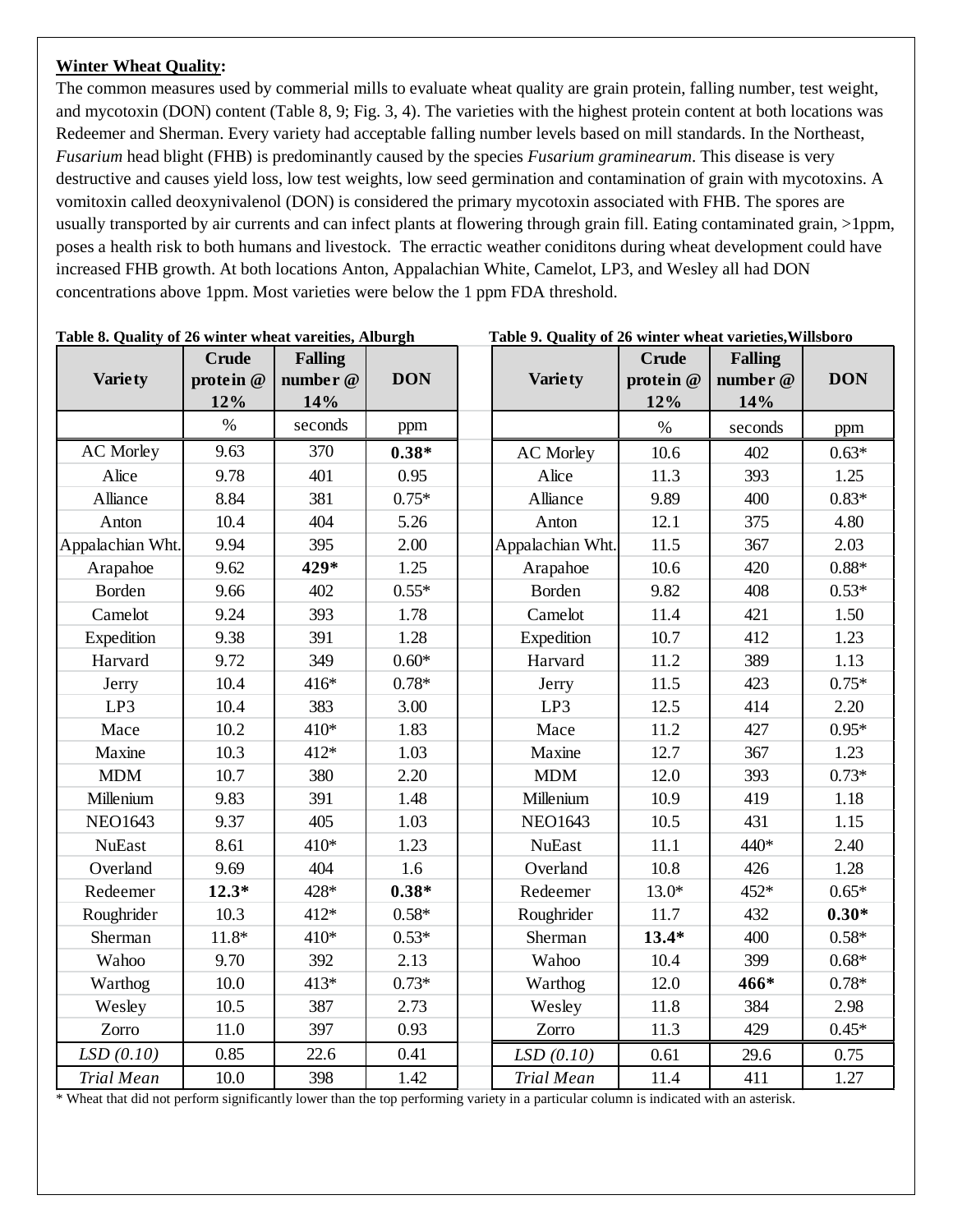

**Figure 3. Protein concentration of 26 winter wheat varieties, Alburgh, VT** \*Varieties with the same letter did not differ significantly in protein content.



**Figure 4. Protein concentration of 26 winter wheat varieties, Willsboro, NY** \*Varieties with the same letter did not differ significantly in protein content.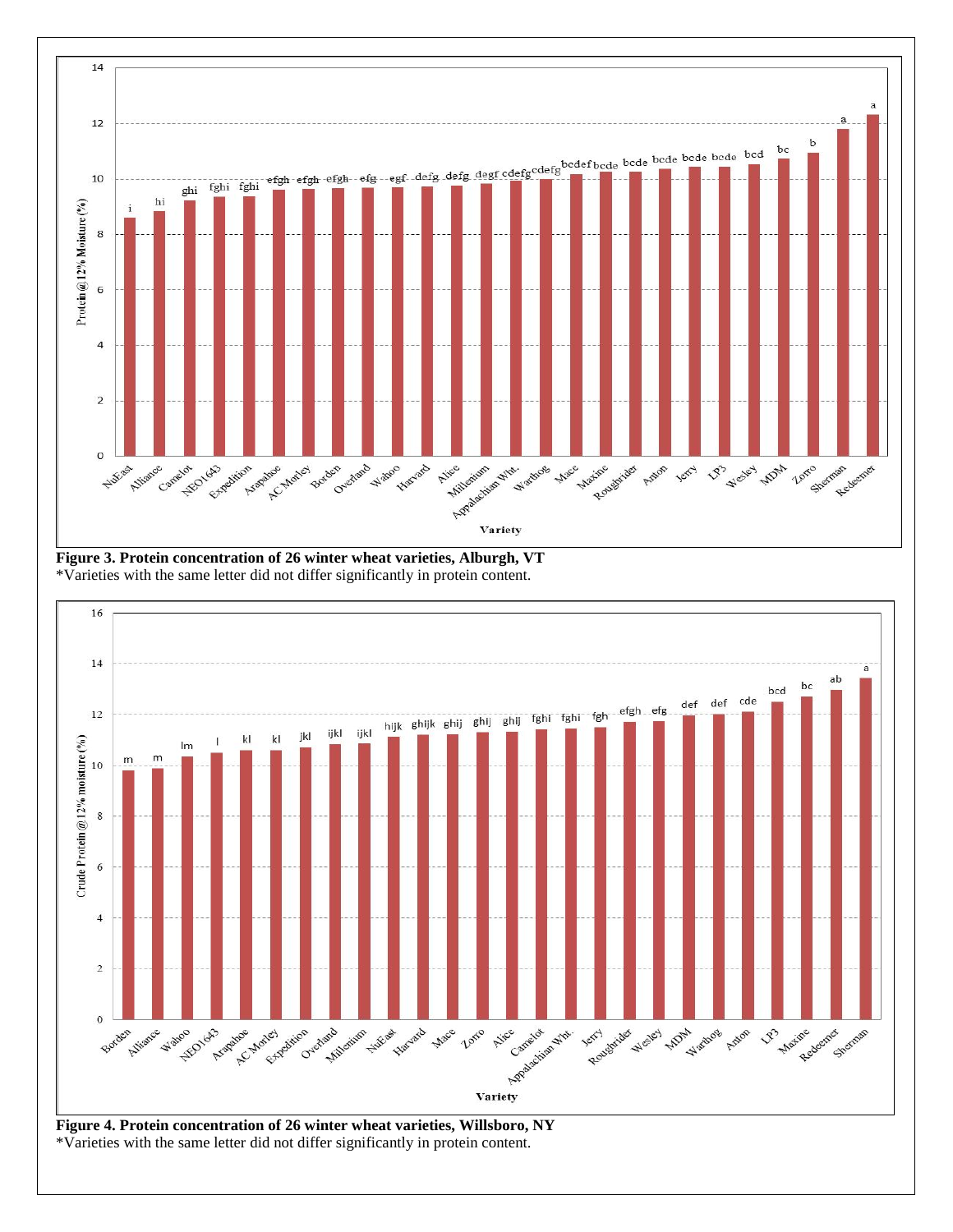## **DISCUSSION**

It is important to remember that the results only represent one year of data. The extreme weather conditions during the 2011 growing season affected both yield and quality. In general the protein levels were lower than 2010 levels at the Alburgh location possibly do to nitrogen loss from the heavy rains this spring. Interestingly, at the Willsboro site protein levels didn't appear to be impacted as compared to 2010. This could be attributed to the higher level of organic N in the soil from the plow down sod compared to composted poultry manure applied in Alburgh. In Willsboro the heavy rains caused soil erosion and compaction which may have reduced yields. It appears that varieties from Eastern Washington may not be suitable for production in our climate. These varieties especially LP3 and MDM performed well below average in yields and quality. Conditions in these wheat growing regions are much more arid than the temperate climate of the Northeast. Varieties developed in these areas would not be subject to the same diseases and climatic regimes and hence much less adaptable. The variety Redeemer has consistently shown high quality at multiple locations, however yields are variable depending on the site and soil type. This is similar to farmer observations reported for this variety. Local bakers that have baked with Redeemer find it superior to other varieties that we have trialed. However, farmers have reported that Redeemer grows better on well-drained soils than heavy textured soils. This is similar to our observations where Redeemer was a top-yielder at the Alburgh site (silt loam) and was a low yielder at the Willsboro site (clay soil). In areas of heavy textured soils when Redeemer was grown in rotation with wheat or other cereals there was a notable increase in Ascochyta leaf spot infection. It is important, as you make variety choices on your farm, that you evaluate data from test sites that are as similar to your region as possible.

The UVM Extension Crops and Soils Team would like to thank the Borderview Research Farm and the Willsboro Research Farm for their generous help with the trials and acknowledge the USDA OREI grants program for their financial support. We would also like to thank Savanna Kittell-Mitchell, Amber Domina, Chantel Cline, and Katie Blair for their assistance with data collection and entry. This information is presented with the understanding that no product discrimination is intended and neither endorsement of any product mentioned, nor criticism of unnamed products, is implied.